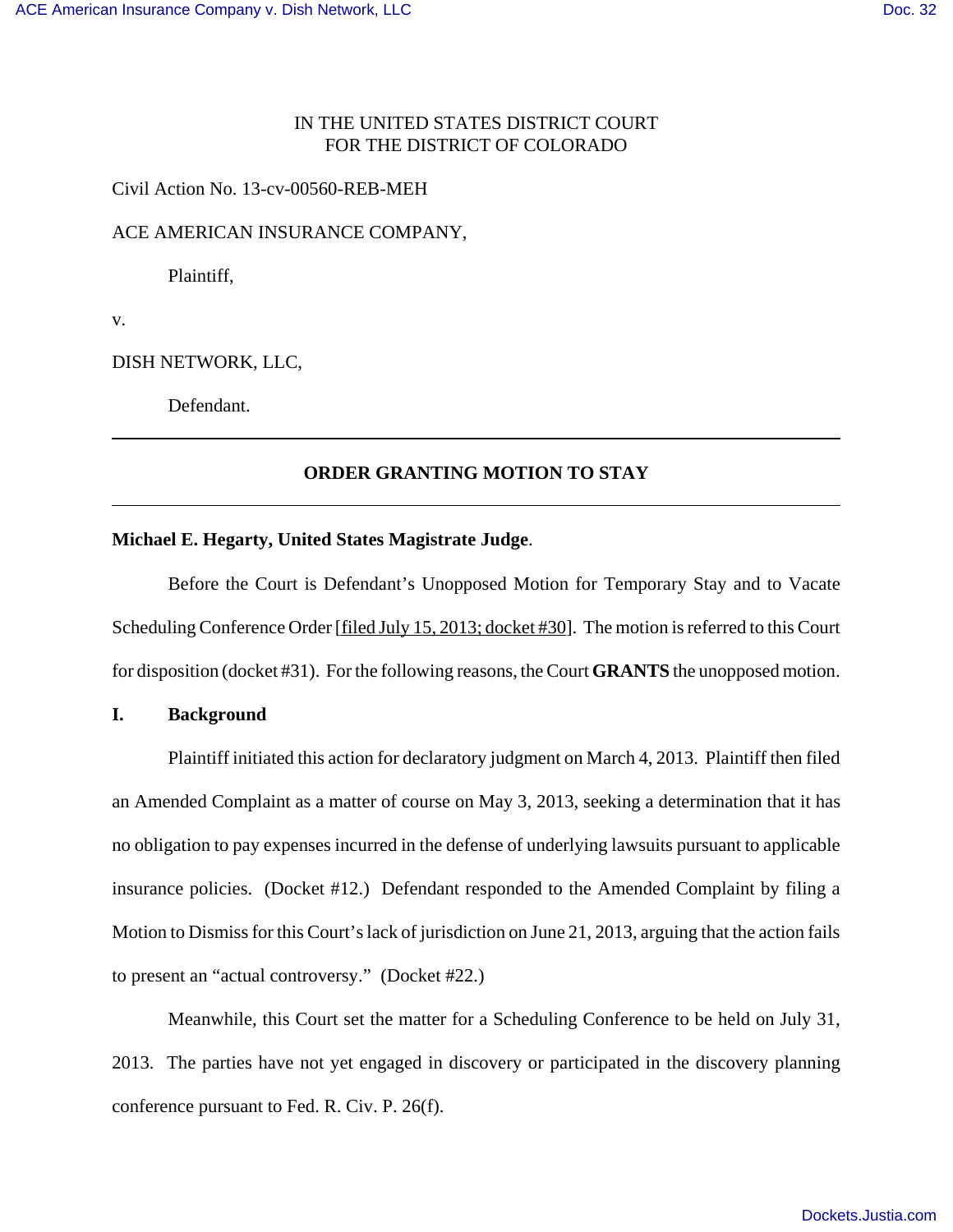## **II. Discussion**

The decision to stay discovery rests within the sound discretion of the trial court. *Wang v. Hsu*, 919 F.2d 130, 130 (10th Cir. 1990). The Federal Rules of Civil Procedure do not expressly provide for a stay of proceedings; however, Rule 26(c) does permit the court, upon a showing of good cause, to "protect a party or person from annoyance, embarrassment, oppression, or undue burden or expense." Fed. R. Civ. P. 26(c). A stay of all discovery is generally disfavored in this district. *Chavez v. Young Am. Ins. Co.*, No. 06-cv-02419-PSF-BNB, 2007 WL 683973, at \*2 (D. Colo. Mar. 2, 2007). However, as this Court has stated previously, "good cause may exist to stay discovery if a dispositive motion has been filed that could resolve the case and a stay does not unduly prejudice the opposing party." *Namoko v. Milgard Mfg., Inc*., No. 06-cv-02031-WDM-MEH, 2007 WL 1063564, at \*1 (D. Colo. Apr. 6, 2007).

Typically, in evaluating a request for a stay of discovery, the following five factors guide the Court's determination:

(1) plaintiff's interests in proceeding expeditiously with the civil action and the potential prejudice to plaintiff of a delay; (2) the burden on the defendants; (3) the convenience to the court; (4) the interests of persons not parties to the civil litigation; and (5) the public interest.

*String Cheese Incident, LLC v. Stylus Shows, Inc.*, No. 02-cv-01934-LTB-PAC, 2006 WL 894955 at \*2 (D. Colo. Mar. 30, 2006); *see also Golden Quality Ice Cream Co. v. Deerfield Speciality Papers, Inc.*, 87 F.R.D. 53, 56 (E.D. Pa. 1980).

A balance of these factors favors a temporary stay in this case. The Plaintiff does not oppose Defendant's motion for a stay to avoid any unnecessary burdens and/or costs of discovery should the pending Motion to Dismiss be granted and the case closed. While the Court typically discourages stays of discovery, the Court acknowledges the efficiency and fairness of delaying the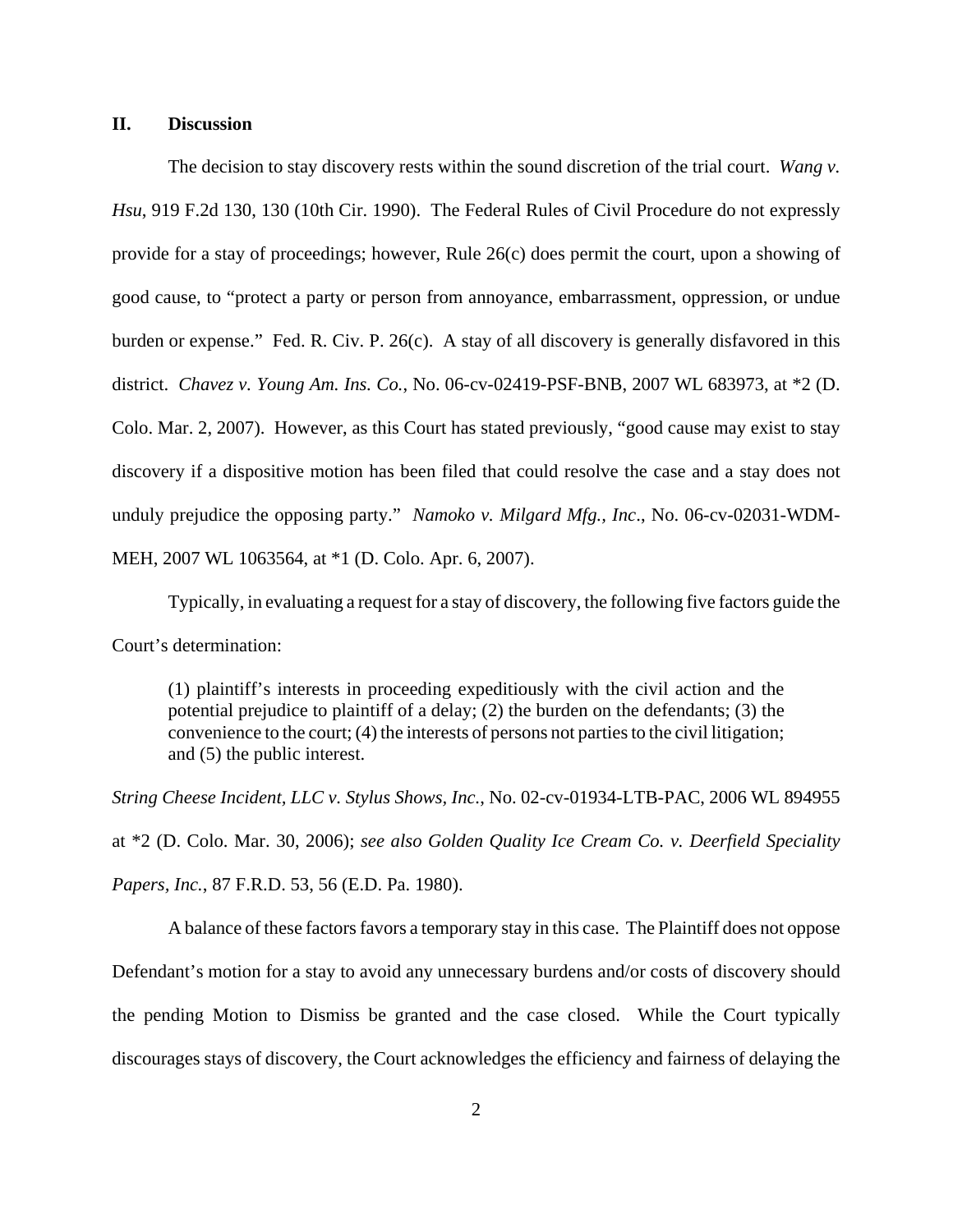proceedings at this early stage of the litigation pending resolution of a motion to dismiss that could resolve this matter in its entirety. *See Harris v. United States*, No. 09-cv-02658-PAB-KLM, 2010 WL 1687915, at  $*1$  (D. Colo. Apr. 27, 2010) ("[n]either [the Court's] nor the parties' time is wellserved by being involved in the 'struggle over the substance of the suit' when, as here, a dispositive motion is pending.") (citations omitted). "A stay of discovery pending the determination of a dispositive motion 'is an eminently logical means to prevent wasting the time and effort of all concerned, and to make the most efficient use of judicial resources.'" *Chavous v. Dist. of Columbia Fin. Responsibility & Mgmt. Assistance Auth*., 201 F.R.D. 1, 2 (D.D.C. 2001) (citation omitted).

Therefore, as the pending Motion to Dismiss concerns the threshold issue of subject matter jurisdiction and may resolve this matter in its entirety, the Court finds good cause exists to impose a temporary stay until the District Court rules on the pending Motion to Dismiss.

## **III. Conclusion**

Accordingly, for the reasons stated above, the Court **GRANTS** the Defendant's Unopposed Motion for Temporary Stay and to Vacate Scheduling Conference Order [filed July 15, 2013; docket #30]. This matter is hereby **STAYED** pending further order of the Court. The Scheduling Conference currently set in this case for July 31, 2013 is **vacated**. The parties shall file a status report with the Court within *five business days* of the District Court's ruling on Defendant's pending Motion to Dismiss indicating what, if any, scheduling may be needed.